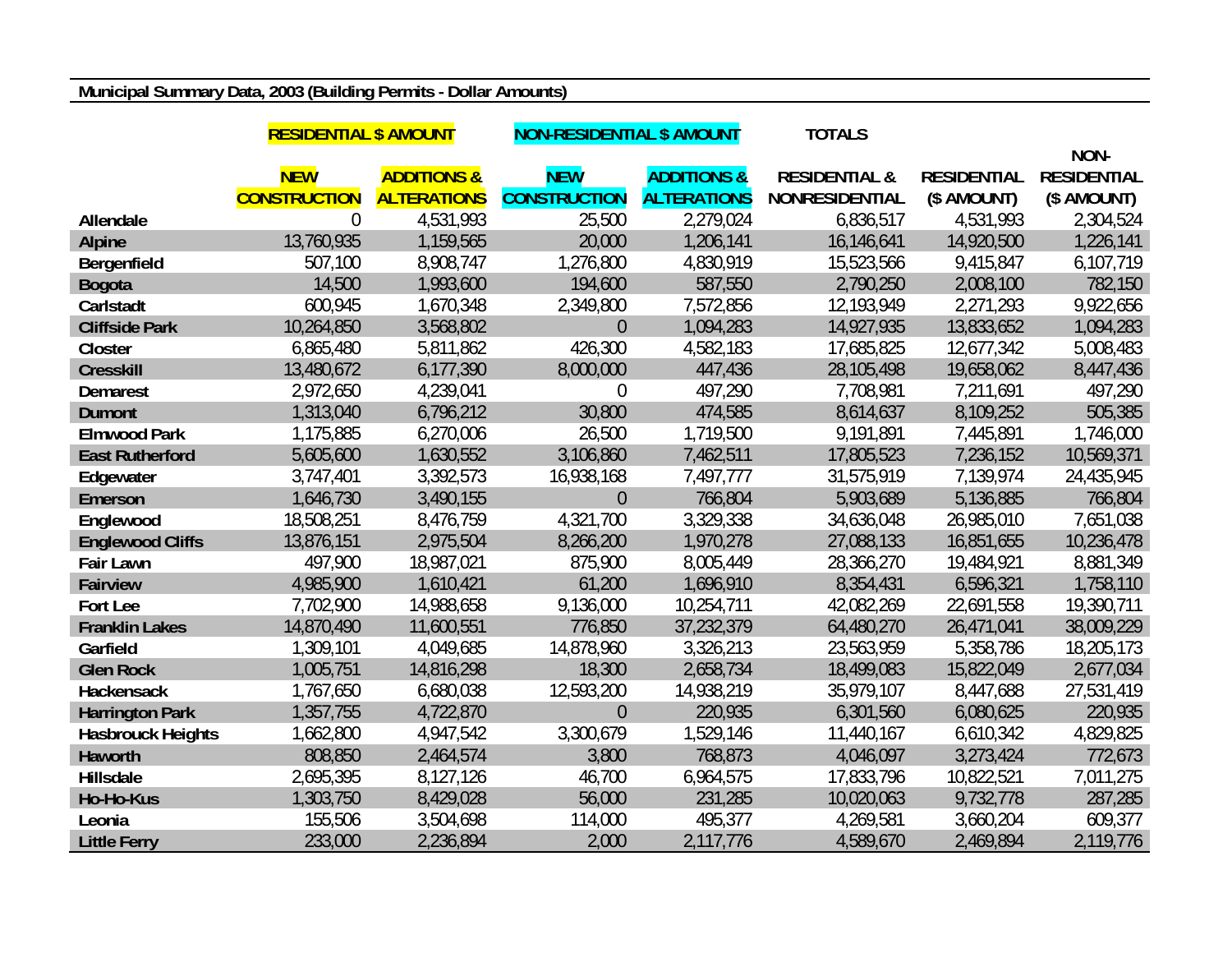| Lodi                      | 3,501,575      | 453,706    | 203,600          | 52,000     | 4,210,881  | 3,955,281  | 255,600    |
|---------------------------|----------------|------------|------------------|------------|------------|------------|------------|
| Lyndhurst                 | 2,609,062      | 6,354,024  | 812,500          | 3,679,137  | 13,454,723 | 8,963,086  | 4,491,637  |
| Mahwah                    | 10,812,184     | 7,706,438  | 8,466,206        | 18,227,939 | 45,212,767 | 18,518,622 | 26,694,145 |
| Maywood                   | $\overline{0}$ | 3,810,926  | 13,400           | 1,760,572  | 5,584,898  | 3,810,926  | 1,773,972  |
| <b>Midland Park</b>       | 2,901,300      | 4,330,556  | 8,000            | 1,873,781  | 9,113,637  | 7,231,856  | 1,881,781  |
| Montvale                  | 2,394,650      | 6,899,040  | $\overline{0}$   | 6,943,474  | 16,237,164 | 9,293,690  | 6,943,474  |
| Moonachie                 | 22,000         | 823,916    | 1,200,000        | 2,895,560  | 4,941,476  | 845,916    | 4,095,560  |
| <b>New Milford</b>        | 929,135        | 7,542,816  | 328,000          | 1,673,709  | 10,473,660 | 8,471,951  | 2,001,709  |
| North Arlington           | 678,500        | 3,414,991  | 92,000           | 986,287    | 5,171,778  | 4,093,491  | 1,078,287  |
| Northvale                 | 1,518,760      | 2,147,996  | $\overline{0}$   | 5,789,145  | 9,455,901  | 3,666,756  | 5,789,145  |
| Norwood                   | 4,409,072      | 2,712,548  | 3,054,700        | 2,805,199  | 12,981,519 | 7,121,620  | 5,859,899  |
| <b>Oakland</b>            | 6,254,755      | 7,474,461  | 1,850,000        | 2,487,419  | 18,066,635 | 13,729,216 | 4,337,419  |
| Old Tappan                | 6,285,834      | 6,572,366  | 3,000            | 1,136,543  | 13,997,743 | 12,858,200 | 1,139,543  |
| Oradell                   | 254,500        | 7,042,518  | 880,350          | 2,577,861  | 10,755,229 | 7,297,018  | 3,458,211  |
| <b>Palisades Park</b>     | 10,746,300     | 2,375,038  | $\mathbf 0$      | 3,165,633  | 16,286,971 | 13,121,338 | 3,165,633  |
| <b>Paramus</b>            | 8,565,425      | 17,448,379 | 16,076,500       | 32,382,394 | 74,472,698 | 26,013,804 | 48,458,894 |
| Park Ridge                | 4,800,271      | 5,305,545  | 8,566            | 1,885,022  | 11,999,404 | 10,105,816 | 1,893,588  |
| Ramsey                    | 7,904,360      | 12,937,435 | 154,150          | 7,865,619  | 28,861,564 | 20,841,795 | 8,019,769  |
| Ridgefield                | 4,258,242      | 5,532,936  | 1,651,900        | 6,214,378  | 17,657,456 | 9,791,178  | 7,866,278  |
| <b>Ridgefield Park</b>    | 375,000        | 2,674,758  | 15,000           | 5,900,703  | 8,965,461  | 3,049,758  | 5,915,703  |
| Ridgewood                 | 3,699,700      | 27,585,265 | 1,064,950        | 5,563,264  | 37,913,179 | 31,284,965 | 6,628,214  |
| <b>River Edge</b>         | 216,000        | 6,399,455  | 99,001           | 1,548,401  | 8,262,857  | 6,615,455  | 1,647,402  |
| <b>River Vale</b>         | 2,612,850      | 6,968,736  | $\mathbf 0$      | 3,024,766  | 12,606,352 | 9,581,586  | 3,024,766  |
| <b>Rochelle Park</b>      | 1,233,800      | 2,010,297  | 1,142,750        | 2,163,897  | 6,550,744  | 3,244,097  | 3,306,647  |
| Rockleigh                 | 0              | 188,000    | $\boldsymbol{0}$ | 2,326,650  | 2,514,650  | 188,000    | 2,326,650  |
| <b>Rutherford</b>         | 1,055,500      | 10,595,965 | 1,741,401        | 2,426,199  | 15,819,065 | 11,651,465 | 4,167,600  |
| <b>Saddle Brook</b>       | 1,948,700      | 7,080,987  | 1,372,500        | 3,605,387  | 14,007,574 | 9,029,687  | 4,977,887  |
| <b>Saddle River</b>       | 16,013,722     | 12,865,073 | $\overline{0}$   | 1,959,066  | 30,837,861 | 28,878,795 | 1,959,066  |
| South Hackensack          | 425,600        | 669,266    | 2,716,600        | 2,262,780  | 6,074,246  | 1,094,866  | 4,979,380  |
| <b>Teaneck</b>            | 3,407,965      | 18,822,779 | 1,786,345        | 5,008,198  | 29,025,287 | 22,230,744 | 6,794,543  |
| <b>Tenafly</b>            | 10,205,643     | 9,865,979  | 826,900          | 1,151,300  | 22,049,822 | 20,071,622 | 1,978,200  |
| Teterboro                 | $\overline{0}$ | 650        | $\overline{0}$   | 2,504,202  | 2,504,852  | 650        | 2,504,202  |
| <b>Upper Saddle River</b> | 14,902,025     | 5,405,442  | 3,842,000        | 597,209    | 24,746,676 | 20,307,467 | 4,439,209  |
| Waldwick                  | 2,152,000      | 5,953,515  | $\overline{0}$   | 6,261,932  | 14,367,447 | 8,105,515  | 6,261,932  |
| Wallington                | 846,000        | 1,264,218  | 227,000          | 581,230    | 2,918,448  | 2,110,218  | 808,230    |
| Washington                | 584,600        | 7,341,710  | 100,000          | 2,180,218  | 10,206,528 | 7,926,310  | 2,280,218  |